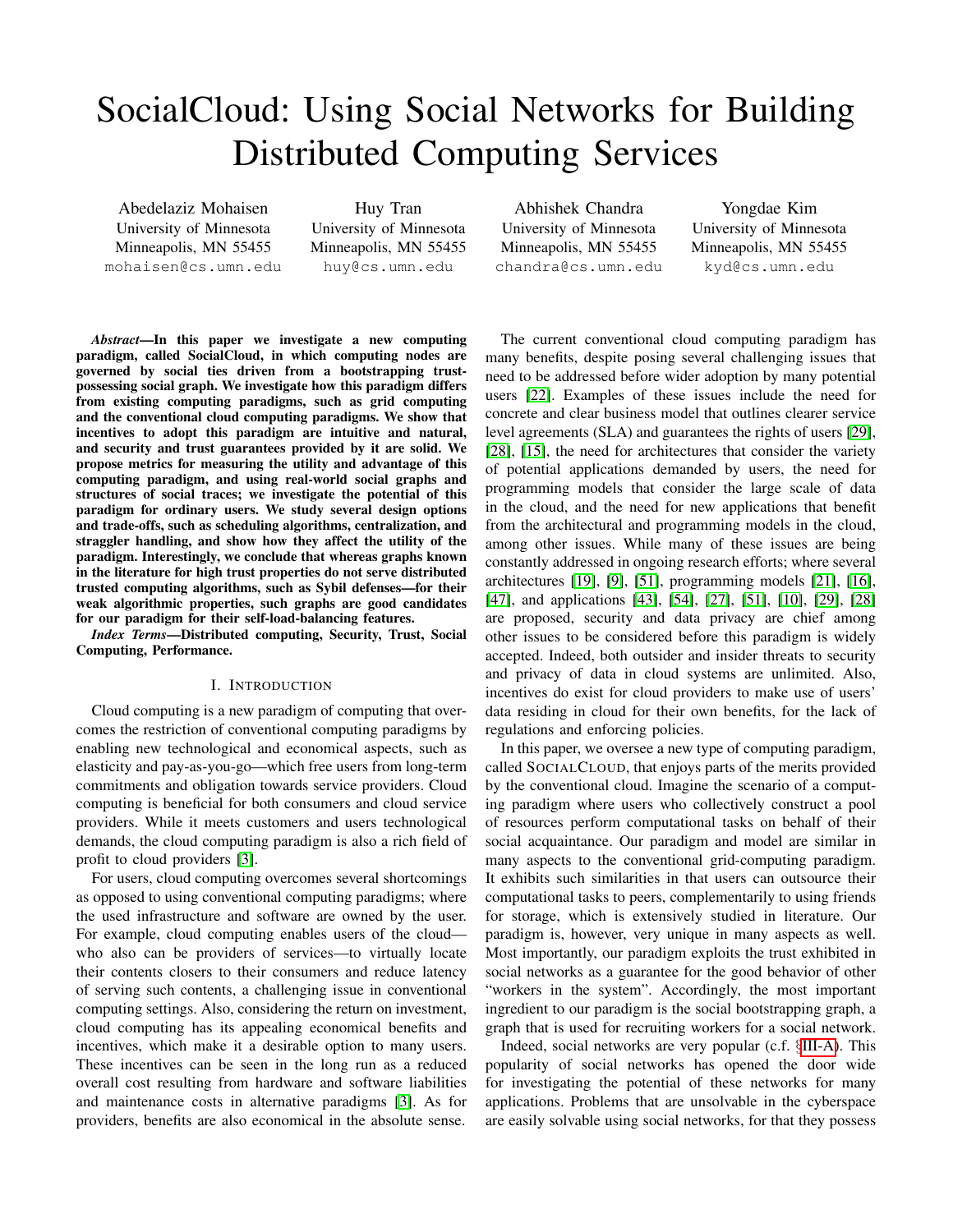both algorithmic properties—such as connectivity—and trust, which are used to reason about the behavior of honest users in the social network, and limit the misbehavior introduced by other malicious users supported by efficiency features. Most important to the context of our paradigm is the aggregate computational power of nodes in the social network. Indeed, beyond the nodes and social links, the social networks consist of users with computing machines that are idle for most of the time [\[6\]](#page-10-14). Furthermore, owners of these computing machines are willing to share their computing resources for their friends, and for a different economical model than in the conventional cloud computing paradigm—fully altruistic one. This behavior makes our work share commonalities with an existing stream of work on creating computing services through volunteers [\[53\]](#page-10-15), [\[14\]](#page-10-16). Our results hence highlight technical aspects of this direction and pose challenges for designs options when using social networks for recruiting such workers and enabling trust.

## *A. Contributions*

To this end, our contribution in this paper is mainly twofold:

- First, we investigate the potential of the social cloud computing paradigm by introducing a design that bootstraps from social graphs to construct distributing computing services. We advocate the merits of this paradigm over existing ones such as the grid computing paradigm.
- Second, we verify the potential of our paradigm using simulation set-up and real-world social graphs with varying social characteristics that reflect different, and possibly contradicting, trust models. Both graphs and the simulator are made public [\[40\]](#page-10-17) to the community to make use of them, and improve by additional features.

#### *B. Organization*

The organization of this paper is as follows. In §[II](#page-1-0) we argue for the case of our paradigm. In §[III](#page-1-1) we review the preliminaries of this work. In §[IV,](#page-3-0) we introduce the main design, including an intensive discussion on the design options. In §[V,](#page-4-0) we describe our simulator used for verifying the performance aspects of our design. In §[VI](#page-5-0) we introduce the main results and detailed analyses and discussion of the design options, their benefits, and limitations. In §[VII,](#page-8-0) we summarize some of the related work, including work on using social networks for building trustworthy computing services. In §[VIII,](#page-8-1) we conclude and suggest some of the future work and directions that would be interesting to explore.

## II. THE CASE FOR SOCIALCLOUD

<span id="page-1-0"></span>In this paper, we look at the potential of using unstructured social graphs for building distributed computing systems. These systems are proposed with several anticipated benefits in mind. First, such systems would exploit locality of data based on the applications they are intended for, under the assumption that the data would be stored at multiple locations and shared among users represented in the social network see §[III-D](#page-2-1) and [\[53\]](#page-10-15) for concrete examples of such applications. This is in fact not a far-fetched assumption. For example, consider a co-authorship social graph, like the one used in our experiments, where the SOCIALCLOUD is proposed for deployment. In that scenario, data on which computations are to be performed is likely to be at multiple locations; on machines of research collaborators, co-authors, or previous coauthors. Even for some online social networks, the assumption and achieved benefits are not far-fetched as well, considering that friends would have similar interests, and likely to have contents replicated across different machines, which could be potentially of interest to use in our computing paradigm. Examples of such settings include photos taken at parties, videos—for image processing applications, among others.

The second advantage of this paradigm is its trustworthiness. In the recent literature, there has been a lot of interest in the distributed computing community for exploiting social networks to perform trustworthy computations. Examples of these literature works include exploiting social networks for cryptographic signing services [\[55\]](#page-10-18), Sybil defenses [\[58\]](#page-10-19), [\[18\]](#page-10-20), [\[57\]](#page-10-21), and routing in many settings including the delay tolerant networks [\[7\]](#page-10-22), [\[17\]](#page-10-23). In all of these cases, along with the algorithmic property in these social networks, the built designs exploit the trust in social networks. The trust in these networks rationalizes the assumption of collaboration in these built system, and the tendency of nodes in the network to act according to the intended protocol with the theorized guarantees. Same as in all of these applications, SOCIALCLOUD tries to exploit the trust aspect of the social network, and thus it is easy to reason about the behavior of nodes in this paradigm (c.f. §[III-C\)](#page-2-2).

Related to trust exhibited in the social fabric utilized in our paradigm, the third advantage is that it is also easy to reason about the recruitment of workers. In this context, workers are nodes that are willing to perform computing tasks for other nodes (tasks outsourcers). This feature, when associated with the aforementioned trust, is quite advantageous when compared to the challenge of performing trustworthy computing on dedicated workers in the conventional gridcomputing paradigm, where it is hard to recruit such workers.

Finally, our design oversees an altruistic model of SOCIAL-CLOUD, where nodes participate in the system and do not expect in return. Further details on this model are in §[III-C.](#page-2-2) Grid Computing. While the SOCIALCLOUD uses a similar paradigm to that of the grid computing paradigm—in the sense that both try to outsource computations and use high aggregate computational resources, the SOCIALCLOUD is slightly different. In particular, in the SOCIALCLOUD, there is a pre-defined relationship between the task outsourcer and the computing worker, which does not exist in the grid-computing paradigm. We limit the computations to 1−hop neighbors, which further improve trustworthiness of computations in our model.

#### III. ASSUMPTIONS AND SETTINGS

<span id="page-1-1"></span>In this section, we review the preliminaries required for understanding the rest of this paper. In particular, we elaborate on the social networks, their popularity, and their potential for being used as bootstrapping tools for systems, services, and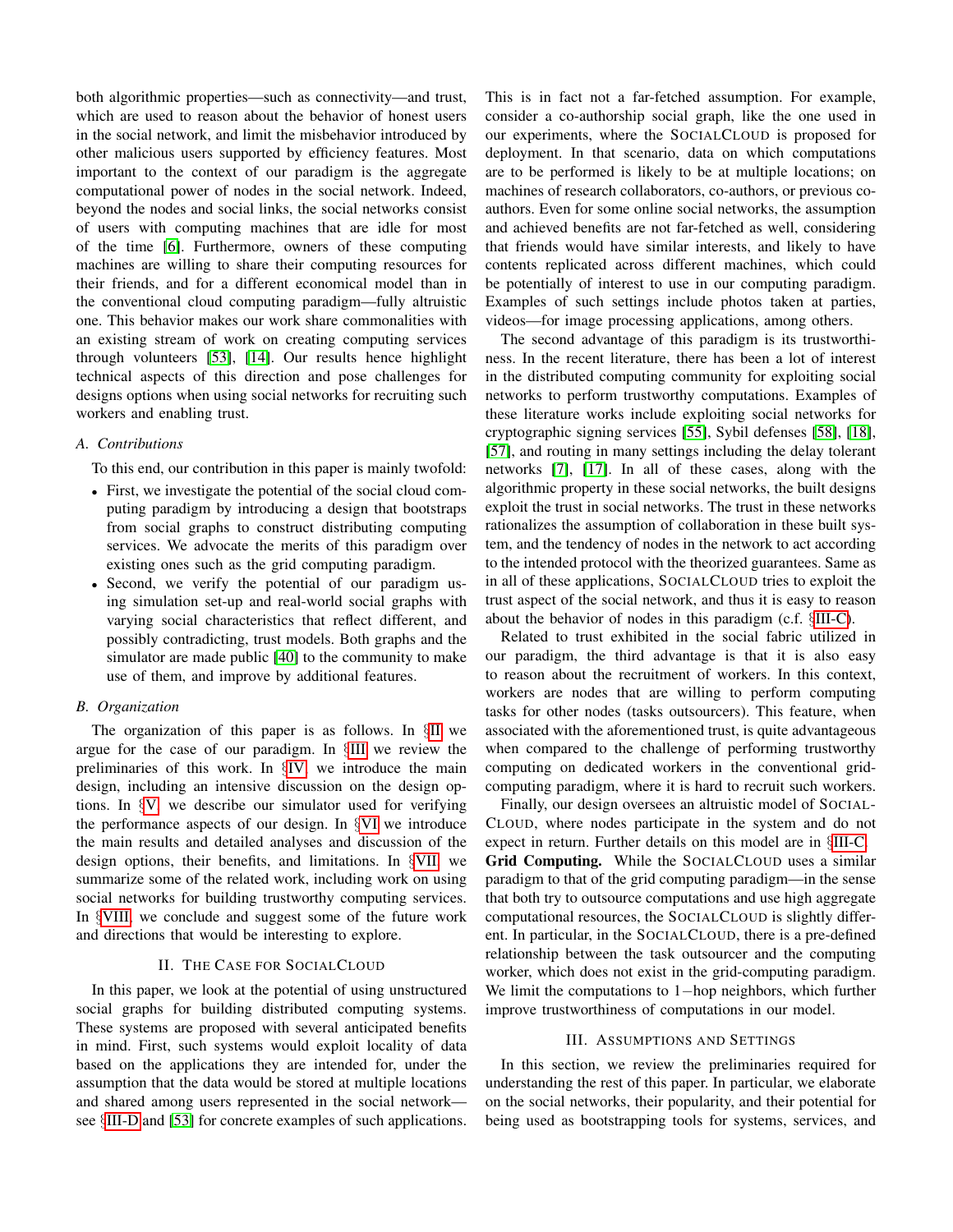protocols. We describe the social network formulation at a high level, the economical aspect of our system, and finally, the attacker model.

### <span id="page-2-0"></span>*A. Social Networks and Systems Bootstrapping*

Social networks are so popular. Nine of the twenty most popular sites on the web are for social networking [\[24\]](#page-10-24). The top ten online social networking websites have more than 650 million of unique visitors per month in total. The most popular social network, Facebook [\[25\]](#page-10-25) alone serves 250 million unique visitors per month, with more than 96 unique visitors per second. Such popularity of social networks has motivated so many designs, protocols, and applications on top of social networks. Examples include routing [\[7\]](#page-10-22), [\[17\]](#page-10-23), [\[20\]](#page-10-26), [\[37\]](#page-10-27), social gossip  $[1]$ ,  $[26]$ ,  $[12]$ , and Sybil defenses  $[58]$  (c.f.  $\S$ [VII\)](#page-8-0). While they are different in the details of their operation, all of these designs and protocols weigh algorithmic properties (connectivity), trust, and collaboration in the underlying social networks, which are used for bootstrapping such systems.

### *B. Social Graphs—High Level Description*

In this paper we view the social network as an undirected and unweighted graph  $G = (V, E)$ , where  $V = \{v_1, \ldots, v_n\}$  is the set of vertexes, representing the set of nodes in the social graph, and correspond to users (or computing machines), and  $E = \{e_{ij}\}\$  (where  $1 \leq i \leq n$  and  $1 \leq j \leq n$ ) is the set of edges connecting those vertices—which implies that nodes associated with the social ties are willing to perform computations for each other.  $|V| = n$  denotes the size of *G* and  $|E| = m$  denotes the number of edges in *G*. In the rest of the paper, social network, network, and graph are used interchangeably to refer to both the physical computing network and the underlying bootstrapping social graph, and the meaning depends on the context. Also, we refer to computing entities associated with users in the social network as nodes.

#### <span id="page-2-2"></span>*C. Economics of SocialCloud*

In our design we assume an altruistic model, which simplifies the behavior of users and arguments on the attacker model. In this altruistic model, users in the social network *donate* their *computing resources*—while not using them to other users in the social network to use them for specific computational tasks. In return, the same users who donated their resources for others would anticipate others as well to perform their computations on behalf of them when needed.

One can further improve this model. Social networks are rich of trust characteristics that capture additional features, and can be used to rationalize this model in several ways. For example, trust in social networks, a well studied vein of research in this context [\[38\]](#page-10-30), can be used to adjust this model so as users would bind their participation in computations to trust values that they assign to other users. In this work, in order to make use of and confirm this model, we limit outsourced computations at 1-hop.

While we do not consider that in this paper, another model using interests and groups is worth mentioning for its popularity and potential as a future work. The incentives model can be further relaxed by enabling "interest" based model of computation where workers do computation to other nodes in the graph that only share some interest with them. This interest can be publicly identified by the membership of a node in a group. Investigating this model is left as a future work.

#### <span id="page-2-1"></span>*D. Use Model and Applications*

For our paradigm, we envision compute intensive applications, for which other systems have been developed in the past using different design principles, but lacking trust features; where trust is needed in such applications and provided by our paradigm. These systems include ones with resources provided by volunteers, as well as grid-like systems, like in Condor [\[36\]](#page-10-31), MOON [\[34\]](#page-10-32), Nebula [\[14\]](#page-10-16), [\[53\]](#page-10-15), and SETI@Home [\[2\]](#page-9-2).

Specific examples of applications built on top of these systems, that would as well fit to our use model, include blog analysis [\[53\]](#page-10-15), web crawling and social-network applications (collaborative filtering, image processing, etc) [\[11\]](#page-10-33), scientific computing [\[52\]](#page-10-34), among others.

Notice that each of these applications requires certain levels of trust for which social ties are best suited as a trust bootstrapping and enabling tool. Especially, reasoning about the behavior of systems and expected outcomes (in a computing system in particular) would be well-served by this trust model. We notice that this social trust has been previously used as an enabler for privacy in file-sharing systems [\[30\]](#page-10-35), anonymity in communications systems [\[42\]](#page-10-36), and collaboration in sybil defenses [\[33\]](#page-10-37), [\[57\]](#page-10-21), [\[38\]](#page-10-30), among others. In this work, we use the same insight to propose a computing paradigm that relies on such trust and volunteered resources, in the form of shared computing time. With that in mind, in the following section we elaborate on the attacker used in our system and trust models provided by our design, thus highlight its advantage and distancing our work from prior works in the literature.

#### *E. Attacker Model*

In this paper, as it is the case in many other systems built on top of social networks [\[57\]](#page-10-21), [\[58\]](#page-10-19), [\[49\]](#page-10-38), we assume that the attacker is restricted in many aspects. For example, the attacker has a limited capability of creating arbitrarily many edges between himself and other nodes in the social graph.

While this restriction may contradict some recent results in the literature [\[8\]](#page-10-39)—where it is shown that some legitimate users befriend random users in the social network who are potentially attackers, it can be relaxed to achieved the intended trust and attack model by considering an overlay of subset of friends of each users. This overlay expresses the trust value of the social graph well and eliminates the influence introduced by the attacker who infiltrated the social graph [\[38\]](#page-10-30). For example, since each user decides on to which node among his adjacent nodes to outsource computations to, each user is aware of other users he knows well and those who are just social encounters that could be potential attackers. Accordingly, the user himself decides whether to include a given node in his overlay or not, thus minimizing or eliminating harm and achieving the required trust and attack model.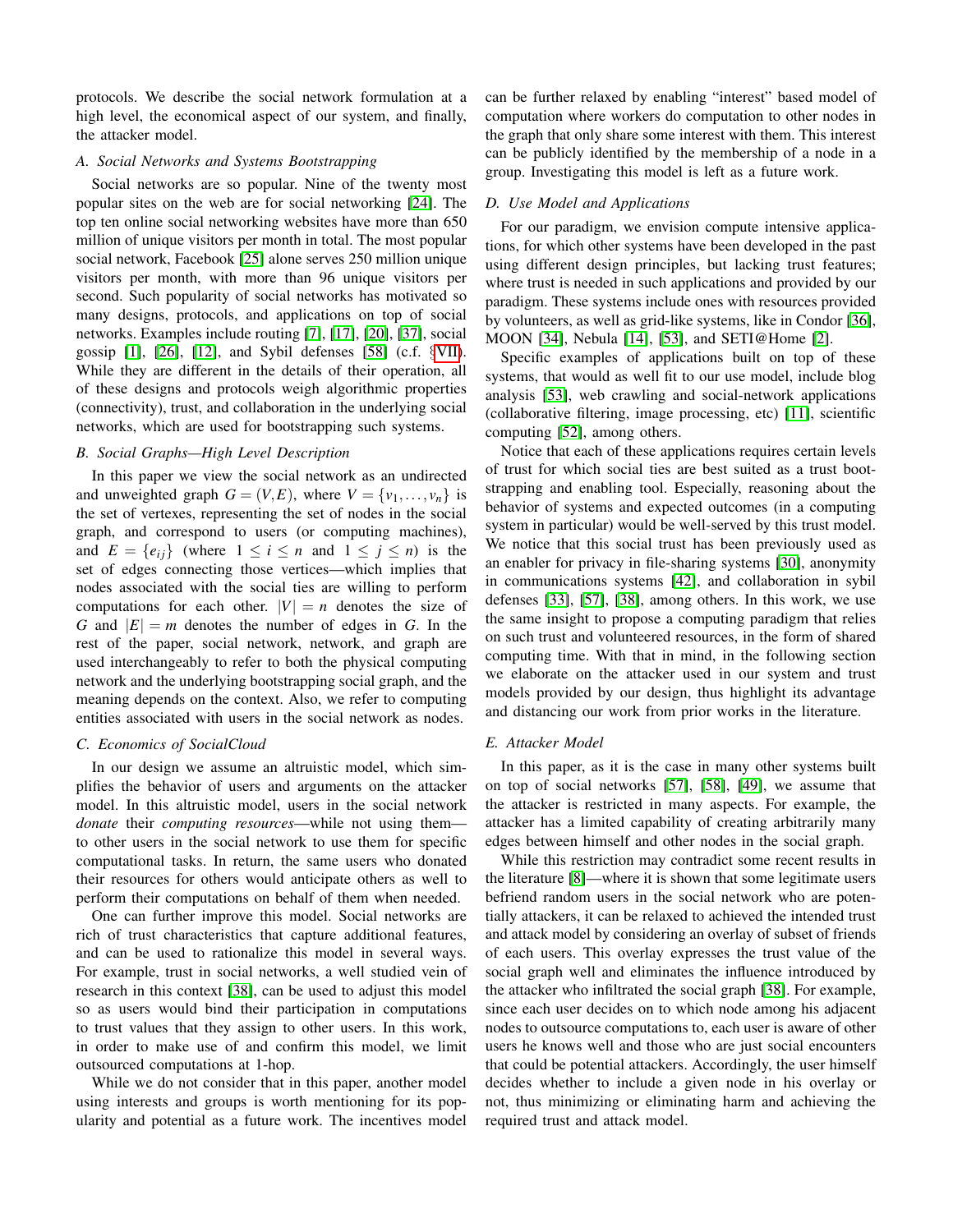The description of the above attacker model might be at odds with the rest of the paper, especially that we use some online social networks that do not reflect characteristics of trust required in our paradigm. However, such networks, when used, are used for two reasons. First, to derive insight on the potential of such social networks, and others that share similar topological characteristics, for performing computational tasks according to the method devised in this paper. Second, we use them to illustrate that some of these social networks might be less effective than the trust-possessing social graphs, which we strongly advocate for our computing paradigm.

Comparison with Trust in Grid Computing Systems. While there has been a lot of research on characterizing and improving trust in the conventional grid computing paradigm [\[4\]](#page-10-40), [\[5\]](#page-10-41), [\[46\]](#page-10-42), [\[31\]](#page-10-43)—which is the closest paradigm to compare to ours, trust guarantees in such paradigm are less strict than what is expressed by social trust. For that, it is easy to see that some nodes in the grid computing paradigm may act maliciously by, for example, giving wrong computations, or refusing to collaborate; which is even easier to detect and tolerate, as opposed to acting maliciously [\[13\]](#page-10-44).

### IV. THE DESIGN OF SOCIALCLOUD

<span id="page-3-0"></span>The main design of SOCIALCLOUD is very simple, where complexities are hidden in design choices and options. In SOCIALCLOUD, the computing overlay is bootstrapped by the underlying social structure. Accordingly, nodes in the social graph act as workers to their adjacent nodes (i.e., nodes which are one hop away from the outsourcer of computations). An illustration of this design is depicted in Figure [1.](#page-3-1) In this design, nodes in the social graph, and those in the SOCIALCLOUD overlay, use their neighbors to outsource computational tasks to them. For that purpose, they utilize local information to decide on the way they schedule the amount of computations they want each and every one of their neighbors to take care of. Accordingly, each node has a scheduler which she uses for deciding the proportion of tasks that a node wants to outsource to any given worker among her neighbors. Once a task is outsourced to the given worker, and assuming that both data and code for processing the task are transferred to the worker, the worker is left to decide how to schedule the task locally to compute it. Upon completion of a task, the worker sends back the computations result to the outsourcer.

#### *A. Design Options: Scheduling Entity*

In the SOCIALCLOUD, two schedulers are used. The first scheduler is used for determining the proportion of task outsourced to each worker and the second scheduler is used at each worker to determine how tasks outsourced by outsourcers are computed and in which order. While the latter scheduler can be easily implemented locally without impacting the system complexity, the decision used for whether to centralize or decentralize the former scheduler impacts the complexity and operation of the entire system. In the following, we elaborate on both design decisions, their characteristics, and compare them.

*1) Decentralized scheduler:* In our paradigm, we limit selection of workers to 1-hop from the outsourcer. This makes it possible, and perhaps plausible, to incorporate scheduling of outsourcing tasks at the side of the outsourcer in a decentralized manner—thus each node takes care of scheduling its tasks. On the one hand, this could reduce the complexity of the design by eliminating the scheduling server in a centralized alternative. However, on the other hand, this could increase the complexity of the used protocols and the cost associated with them for exchanging *states*—such as availability of resources, online and offline time, among others. All of such states are exchanged between workers and outsourcers in our paradigm. These states are essential for building basic primitives in any distributed computing system to improve efficiency (see below for further details). An illustration of this design option is shown in Figure [1.](#page-3-1) In this scenario, each outsourcer, as well as worker, has its own separate scheduling component.



<span id="page-3-1"></span>Fig. 1. A depiction of the main SOCIALCLOUD paradigm as viewed by an outsourcer of computations. The different nodes in the social network act as workers for their friends, who act as potential jobs/tasks outsourcers. The links between social nodes are ideally governed by a strong trust relationship, which is the main source of trust for the constructed computing overlay. Both job outsourcers and workers have their own, and potentially different, schedulers.

*2) Centralized Scheduler:* Despite the fact that nodes may only require their neighbors to perform the computational tasks on behalf of them and that may require only local information—which could be available to these nodes in advance, the use of a centralized scheduler might be necessitated to reduce communication overhead at the protocol level. For example, in order to decide upon the best set of nodes to which to outsource computations, a node needs to know which of its neighbors are available, among other statistics. For that purpose, and given that the underlying communication network topology may not necessarily have the same proximity of the social network topology, the protocol among nodes needs to incur back and forth communication cost. One possible solution to the problem is to use a centralized server that maintains states of the different nodes. Instead of communicating directly with neighbor nodes, an outsourcer would request the best set of candidates among its neighbors to the centralized scheduling server. In response, the server will produce a set of candidates, based on the locally stored states. Such candidates would typically be those that would have the most available resources to handle the outsourced computation task.

An illustration of this design option is shown in Figure [2.](#page-4-1) In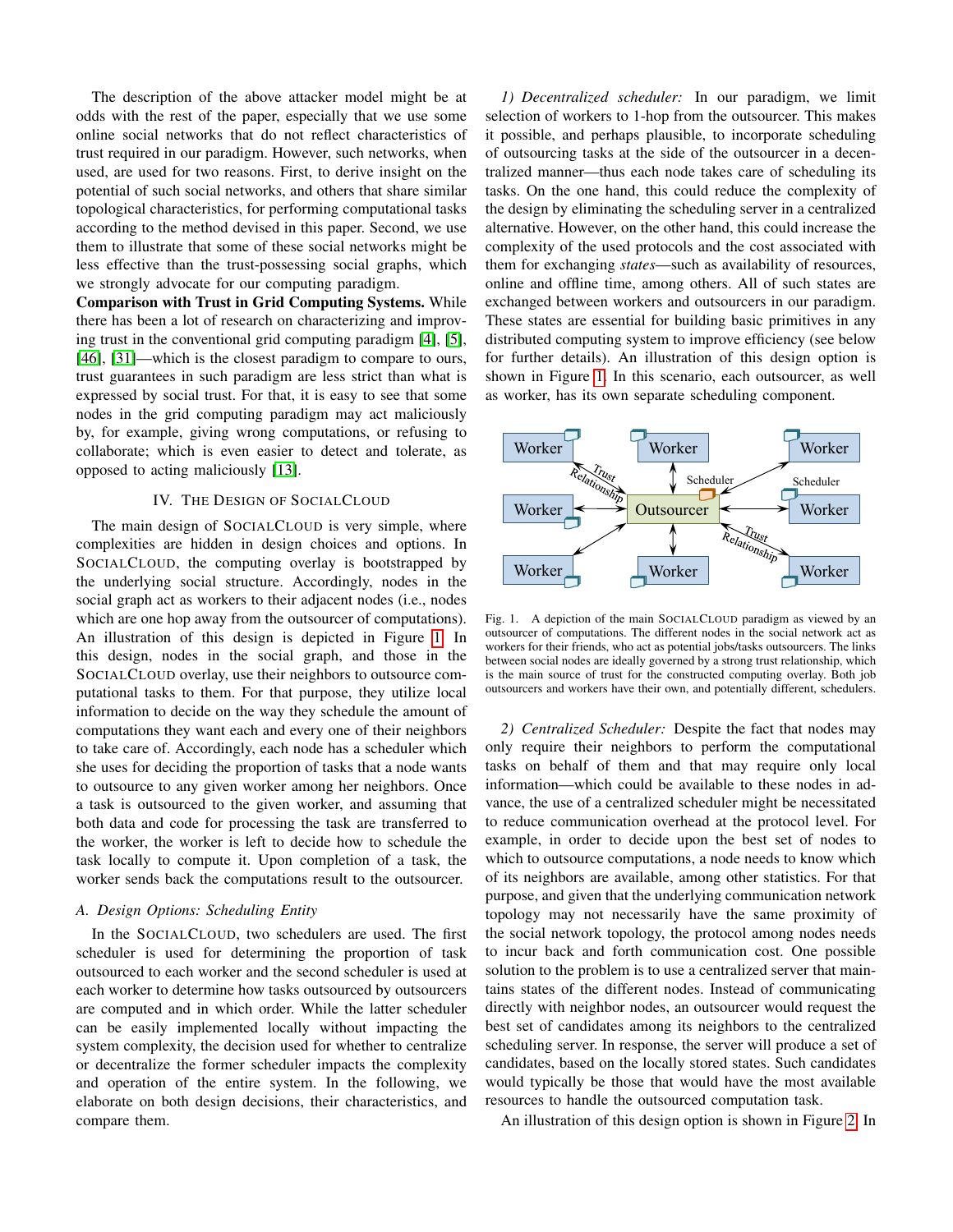this design, each node in SOCIALCLOUD would periodically send states to a centralized server. When needed, an outsourcer node contacts the centralized server to return to it the best set of candidates for outsourcing computations, which the server would return based on the states of these candidates. Notice that only states are returned to the outsourcer, upon which the outsourcer would send tasks to these nodes on its own—Thus, the server involvement is limited to the control protocol.



<span id="page-4-1"></span>Fig. 2. The decentralized model of task scheduling in SOCIALCLOUD.

The communication overhead of this design option to transfer states between a set of *d* nodes is 2*d*, where *d* messages are required to deliver all nodes' states and *d* messages are required to deliver states of all other nodes to each node in the set. On the other hand,  $d(d-1)$  messages are required in the decentralized option (which requires pairwise communication of states update). When outsourcing of computations is possible among all nodes in the graph, this translates into  $O(n)$  for the centralized versus  $O(n^2)$  communication overhead for the decentralized option. To sum up, Table [I](#page-4-2) shows a comparison between both options.

<span id="page-4-2"></span>TABLE I A COMPARISON BETWEEN THE CENTRALIZED AND DECENTRALIZED SCHEDULER OPTIONS. COMPARED FEATURES ARE RESISTANCE TO FAILURE, COMMUNICATION OVERHEAD, REQUIRED ADDITIONAL HARDWARE, AND REQUIRED ADDITIONAL TRUST.

| Option        | Failure | Communication | Hardware | Trust |
|---------------|---------|---------------|----------|-------|
| Centralized   |         | O(n)          |          |       |
| Decentralized |         | $O(n^2)$      |          |       |

#### <span id="page-4-4"></span>*B. Tasks Scheduling Policy*

While the use of distributed or centralized scheduling entity resolves the issue of scheduling at the outsourcer side, two decisions remain unsolved: how much computation to outsource to each node (worker), and how much time a node among these workers should spend on a given task for a certain outsourcer. We handle these two issues separately.

As mentioned earlier, any off-the-shelf scheduling algorithm can be utilized to decide the right scheduling policy at the side of the outsourcer, which can be further improved by incorporating trust characterization models for weighted job scheduling [\[38\]](#page-10-30). On the other hand, for workers scheduling, we consider several scheduling options as follows (notice that all of these policies are applied with respect to "computing time". This further requires estimating the time required for each task as a first step for using these policies).

- Round Robin (RR) Scheduling Policy. This is the simplest policy to implement, in which a worker spends an equal share of time on each outsourced task in a round robin fashion among all tasks he has.
- Shortest First (SF) Scheduling Policy. The worker performs shortest task first.
- Longest First (LF) Scheduling Policy. The worker performs longest task first.

Notice that we omit a lot of details about the underlying computing infrastructure, and abstract such infrastructure to "time sharing machines", which further simplifies much of the analysis in this work. In the results, we experiment with the three scheduling policies.

#### <span id="page-4-3"></span>*C. Handling Outliers*

The main performance criterion used for evaluating SO-CIALCLOUD is the time required to finish computing tasks for all nodes with tasks in the system. Accordingly, an outlier (also called a computing straggler) is a node with computational tasks that take a long time to finish, thus increasing the overall time to finish and decreasing the performance of the overall system. Detecting outliers in our system is simple: since the total time is given in advance, outliers are nodes with computing tasks that have longer time to finish when other nodes participating in the same outsourced computation are idle. Our method for handling outliers is simple too: when an outlier is detected, we outsource the remaining part of computations on all idle nodes neighboring the original outsourcer. For that, we use the same scheduling policy used by the outsourcer when she first outsourced this task. In the simulation part, we consider both scenarios of handled and unhandled outliers, and observe how they affect the performance of the system.

#### *D. Deciding Workers Based on Resources*

In real-world deployment of a system like SOCIALCLOUD, we expect heterogeneity of resources, such as bandwidth, storage, and computing power, in workers. This heterogeneity would result in different results and utilization statistics of a system like SOCIALCLOUD, depending on which nodes are used for what tasks. While our work does not address this issue, and leaves it as a future work (c.f. §[VI-F](#page-8-2) and §[VIII\)](#page-8-1). We further believe that simple decisions can be made in this regard so as to meet the design goals and achieve the good performance. For example, we expect that nodes would select workers among their social neighbors that have resources and link capacities exceeding a threshold, thus meeting an expected performance outcome.

#### V. SIMULATOR OF SOCIALCLOUD

<span id="page-4-0"></span>To demonstrate the potential of SOCIALCLOUD as a computing paradigm, we implement a batch-based simulator [\[40\]](#page-10-17)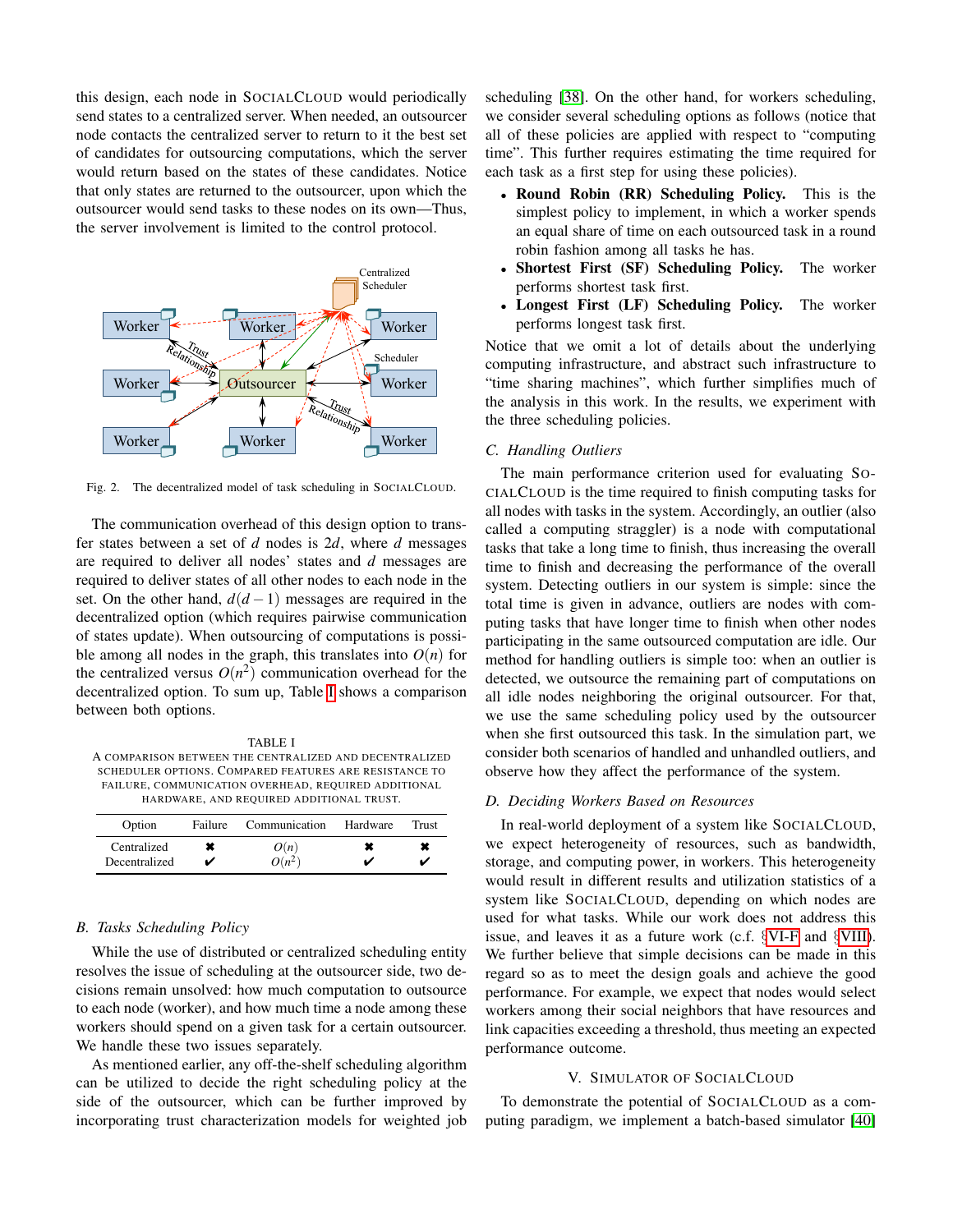that considers a variety of scheduling algorithms, an outlier handling mechanism, job generation handling, and failure simulation. A flow diagram of the simulator is in Figure [3.](#page-5-1)

The flow of the simulator, which represents the flow of the system, is depicted in Figure [3.](#page-5-1) First, the node factory uses the bootstrapping social graph to create nodes and their workers. Each node then decides on whether she has a task or not, and if she has a task she schedule the task according to her scheduling algorithm. If needed, each node then transfers code on which computations are to be performed to the worker along with the splits of the data for these codes to run on. Each worker then performs the computation according to the scheduling algorithm of the worker and returns the results of the computations to the outsourcer.

Timing. In SOCIALCLOUD, we use *virtual time* to simulate computations and resources sharing. We scale down the simulated time by 3 orders of magnitude of that in reality. This is, for every second worth of computations in real-world, we use one millisecond in the simulation environment. Thus, units of times in the rest of this paper are in virtual seconds.



<span id="page-5-1"></span>Fig. 3. The flow diagram of SOCIALCLOUD: social graph is used for bootstrapping the computing service and recruit workers, nodes are responsible for scheduling their tasks by determining the amount of work each of its neighbors would process, and each worker (node) uses its local scheduler to determine how much time is allowed for each sub-task by its neighbors.

#### VI. RESULTS AND ANALYSIS

<span id="page-5-0"></span>In this section, in order to derive insight on the potential of SOCIALCLOUD, we experiment with the simulator described above. Before getting into the details of the experiments, we describe the data and evaluation metric used in this section.

#### <span id="page-5-3"></span>*A. Evaluation Metric*

To demonstrate the potential of operating SOCIALCLOUD, we use the "normalized finishing time" of a task outsourced by a user to other nodes in the SOCIALCLOUD as the performance metric. We consider the same metric over the different graphs used in the simulation. To demonstrate the performance for the population of all nodes that have tasks to be computed in the system, we use the empirical CDF (commutative distribution function) as an aggregate measure. For a random variable *X*, the CDF is defined as  $F_X(x) = P_r(X \le x)$ . In our experiments, the CDF measures the fraction (or percent) of nodes that finish their tasks before a point in time *x*, as part of the overall number of tasks. We define *x* as the factors of time of normal operation per dedicated machines, if they were to be used instead of outsourcing computations. This is, suppose that the overall time of a task is *Ttot* and the time it takes to compute the subtask by the slowest worker is  $T_{last}$ , then *x* for that node is defined as *Tlast*/*Ttot*.

#### <span id="page-5-2"></span>*B. Tasks Generation*

Also for demonstrating the operation of our simulator, and the trade-off that such operation provides, we consider two different approaches for the tasks generated by each user. The size of each generated task is measured by virtual units of time, and for our demonstration we use two different scenarios:

- Constant task weight. each outsourcer generates tasks with an equal size. These tasks are divided into equal shares and distributed among different workers in the computing system. The size of each task is  $\bar{T}$ .
- Variable task weight. each outsourcer has a different task size. We model the size of tasks as a uniformly distributed random variable in the range of  $[\overline{T} - \ell, \overline{T} + \ell]$ for some  $\bar{T} > l$ . Each worker receives an equal share of the task from the outsourcer.

#### *C. Deciding Tasks Outsourcers*

Not all nodes in the system are likely to have tasks to outsource for computation at the same time. Accordingly, we denote the fraction of nodes that have tasks to compute by *p*, where  $0 < p < 1$ . In our experiments we use *p* from 0.1 to 0.5 with increments of 0.1. We further consider that each node in the network has a task to compute with probability *p*, and has no task with probability 1− *p*—thus, whether a node has a task to distribute among its neighbors and compute or not follows a binomial distribution with a parameter *p*. Once a node is determined to be among nodes with tasks at the current round of run of the simulator, we fix the task length. For tasks length, we use both scenarios mentioned in §[VI-B;](#page-5-2) with fixed or constant and variable tasks weights.

### *D. Social Graphs*

To derive insight on the potential of SOCIALCLOUD, we run our simulator on several social graphs with different size and density, as shown in Table [II.](#page-6-0) The graphs used in these experiments represent three co-authorship social structures (DBLP, Physics 1, and Physics 2), one voting network (of Wiki-vote for wikipedia administrators election), and one friendship network (of the consumer review website, Epinion). All of these graphs are made undirected, if they are not already, which rationalizes their use in our system. Notice the varying density of these graphs, which also reflects on varying topological characteristics. Also, notice the nature of these social graphs, where they are built in different social contexts and possess varying qualities of trust [\[38\]](#page-10-30).

#### *E. Main Results*

In this section we demonstrate our paradigm and discuss the main results of this work. Due to the lack of space, we delegate additional results to the technical report in [\[39\]](#page-10-45). For all measurements, our metric of performance and comparison is the normalized time to finish metric, explained in section [VI-A.](#page-5-3)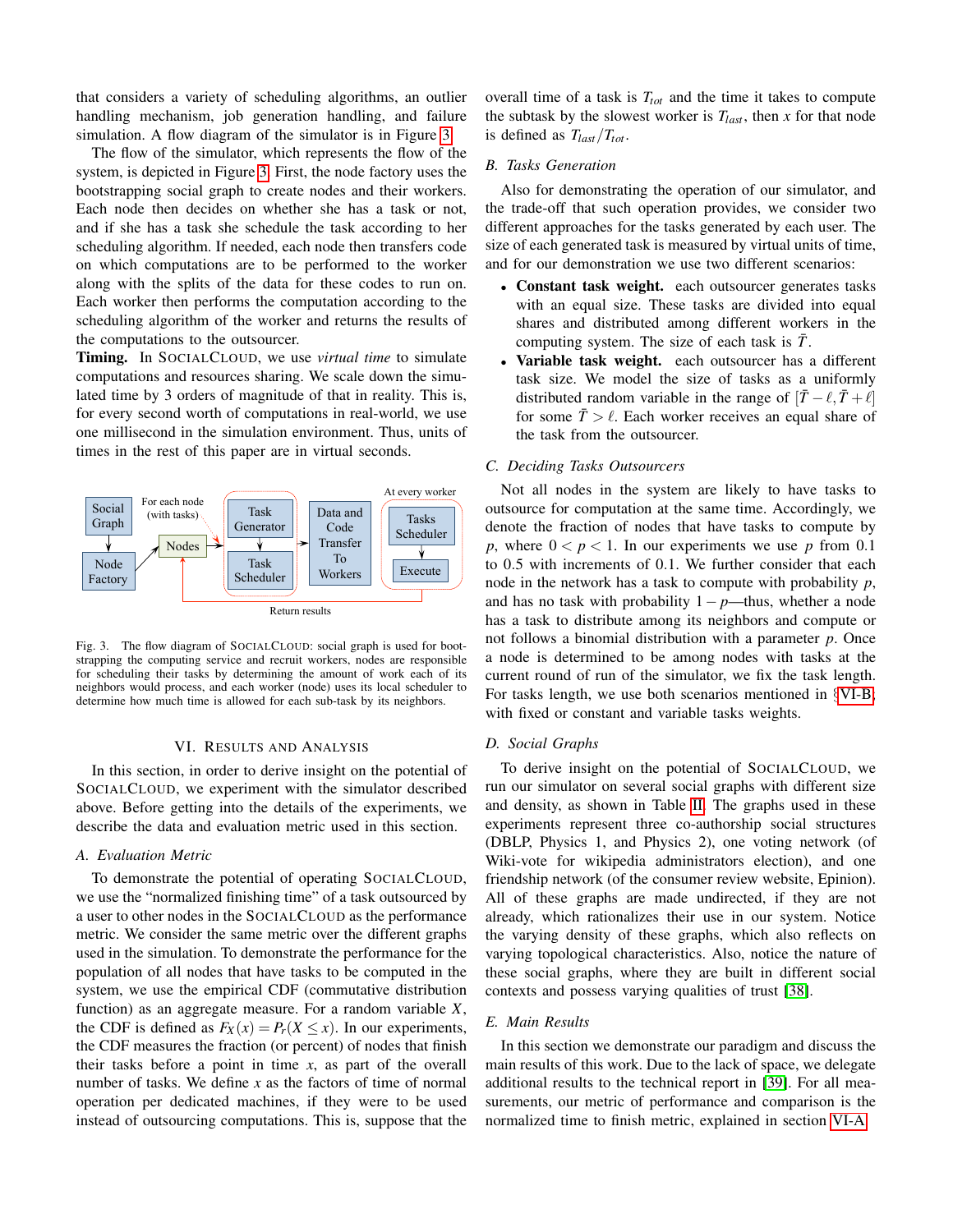

<span id="page-6-1"></span>Fig. 4. The normalized time it takes to perform outsourced computations in SOCIALCLOUD. Different graphs with different social characteristics have different performance results, where those with well-defined social structures have self-load-balancing features, in general. These measurements are taken with round-robin scheduling algorithm that uses the outlier handling policy in §[IV-C](#page-4-3) for a fixed task size (of 1000 simulation time units).

<span id="page-6-3"></span>TABLE II SOCIAL GRAPHS USED IN OUR EXPERIMENTS.

<span id="page-6-0"></span>

| Dataset   | $#$ nodes | $#$ edges | Description        |
|-----------|-----------|-----------|--------------------|
| DBLP      | 614981    | 1155148   | CS Co-authorship   |
| Epinion   | 75877     | 405739    | Friendship network |
| Physics 2 | 11204     | 117649    | Co-authorship      |
| Wiki-vote | 7066      | 100736    | Voting network     |
| Physics 1 | 4158      | 13428     | Co-authorship      |

*1) Performance When Varying the Number of Outsourcers:* In the first experiment, we run our SOCIALCLOUD simulator on the different social graphs discussed earlier to measure the evaluation metric when the number of the outsourcers of tasks increases. We consider  $p = 0.1$  to 0.5 with increments of 0.1 at each time. The results of this experiment are in Figure [4.](#page-6-1) On the results of this experiment we make several observations.

First, we observe the potential of SOCIALCLOUD, even when the number of outsourcers of computations in the social network is as high as 50% of the total number of nodes, which translates into a small normalized time to finish even in the worst performing social graphs (about 60% of all nodes with tasks would finish in 2 normalized time units). However, this advantage varies for different graphs: we observe that sparse graphs, like co-authorship graphs, generally outperform other graphs used in the experiments (by observing the tendency in the performance in figures [5\(b\)](#page-7-0) through [4\(c\)](#page-6-2) versus figures [4\(d\)](#page-6-3) and [4\(e\)\)](#page-6-4). In the aforementioned graphs, for example, we see that when 10% of nodes in each case is used, and by fixing *x*, the normalized time, to 1, the difference of performance is about 30%. This difference of performance is observed between the Physics co-authorship graphs—where 95% of <span id="page-6-4"></span><span id="page-6-2"></span>nodes finish their computations—and the Epinion graph where only about 65% of nodes finish their computations.

Second, we observe that the impact of  $p$ , the fraction of nodes with tasks in the system, would depend on the graph rather than *p* alone. For example, in Figure [5\(b\),](#page-7-0) we observe that moving from  $p = 0.1$  to  $p = 0.5$  (when  $x = 1$ ) leads to a decrease in the fraction of nodes that finish their computations from 95% to about 75%. On the other hand, for the same settings, this would lead to a decrease from about 80% to 40%, a decrease from about 65% to 30%, and a decrease from 70% to 30% in DBLP, Epinion, and Wiki-vote, respectively. This suggests that the decreases in the performance are due to an inherit property of each graph. The inherit property of each graph and how it affects the performance of SOCIALCLOUD is further illustrated in Figure [5.](#page-7-1) Interestingly, we find that even if DBLP is almost two orders of magnitude the size of Wiki-vote, for example, it outperforms Wiki-vote when not using outlier handling, and gives almost the same performance when using outliers handling.

*2) Performance with different scheduling policies:* Now, we turn our attention to understanding the impact of the different scheduling policies discussed in §[IV-B](#page-4-4) on the performance of SOCIALCLOUD. We consider the different datasets, and use  $p = 0.1$  to 0.5 with 0.2 increments (the results are shown in Figure [6\)](#page-7-2). The observed consistent pattern in almost all figures in this experiment tells that shortest first policy always outperforms the round robin scheduling policy, whereas the round robin scheduling policy outperforms the longest first. This pattern is consistent regardless of *p* and the outlier handling policy. The difference in the performance when using different policies can be as low as  $2\%$  (when  $p = 0.1$  in physics co-authorship; shown in figure [7\(b\)\)](#page-9-3) and as high as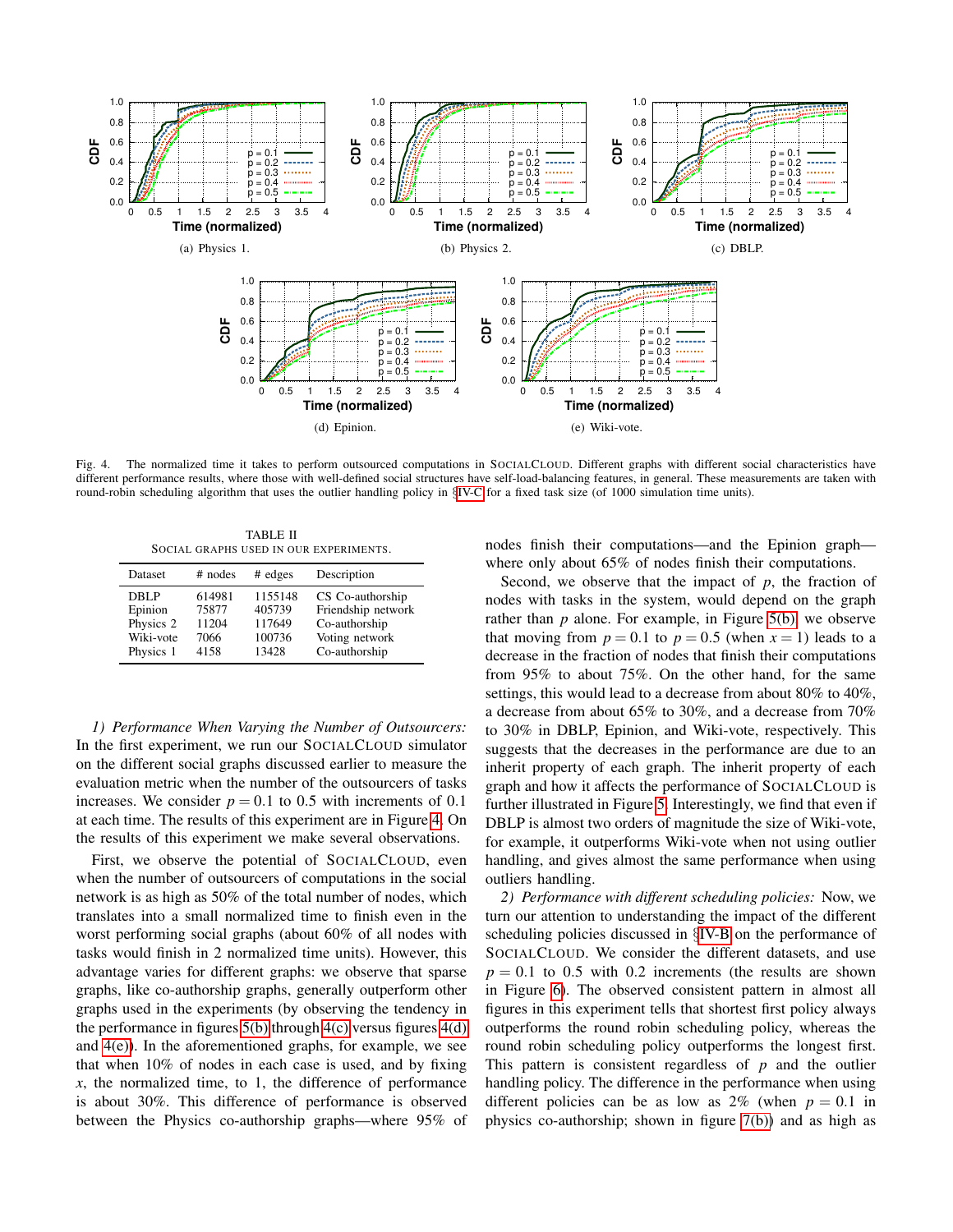

<span id="page-7-2"></span>Fig. 6. The normalized time it takes to perform outsourced computations in SOCIALCLOUD for different scheduling policies. Naming convention: U stands for unhandled outlier and B stands for handled outliers (Balanced). RRS, SFS, and LFS stand for round-robin, shortest first, and longest first scheduling.



<span id="page-7-1"></span><span id="page-7-0"></span>Fig. 5. The performance of SOCIALCLOUD on the different social graphs used for our experiments, demonstrating the inherent differences in the different social graphs. Both figures use  $p = 0.3$  and the round robin scheduling algorithm. Left figure is when handling outliers, whereas the right figure without handling the outliers.

70% (when using  $p = 0.5$  and outlier handling as in wiki-vote (figure  $6(0)$ )). The patterns are made clearer in Figure [6](#page-7-2) by observing combinations of parameters and policies.

*3) Performance with Outliers Handling:* Outliers, as defined in §[IV-C,](#page-4-3) drag the performance of the entire system down. However, as pointed out earlier, handling outliers is quite simple in SOCIALCLOUD if accurate timing is used in

<span id="page-7-3"></span>the system. Here we consider the impact of the outlier handling policy explained in §[IV-C.](#page-4-3) The impact of using the outlier handling policy can be also seen on figure [6,](#page-7-2) which is used for demonstrating the impact of using different scheduling policies as well. In this figure, we see that the simple handling policy we proposed improves the performance of the system greatly in all cases. The improvement differs depending on other parameters, such as *p*, and the scheduling policy. As with the scheduling policy, the improvement can be as low as 2% and as high as more than 60%. When *p* is large, the potential for improvement is high—see, for example,  $p = 5$  in Physics 2 with the round robin scheduling policy where almost 65% improvement is due to outlier handling when  $x = 1$ .

*4) Performance with Variable Task Size:* In all of the above experiments, we considered computational tasks of fixed size; 1000 of virtual time units in each of them. Whether the same pattern would be observed in tasks with variable size is unclear. Here we experimentally address this concern by using variable duty size that is uniformly distributed in the interval of [500,1500] time units. The results are shown in Figure [7.](#page-9-4) Comparing these results to the middle row of Figure [6](#page-7-2) (for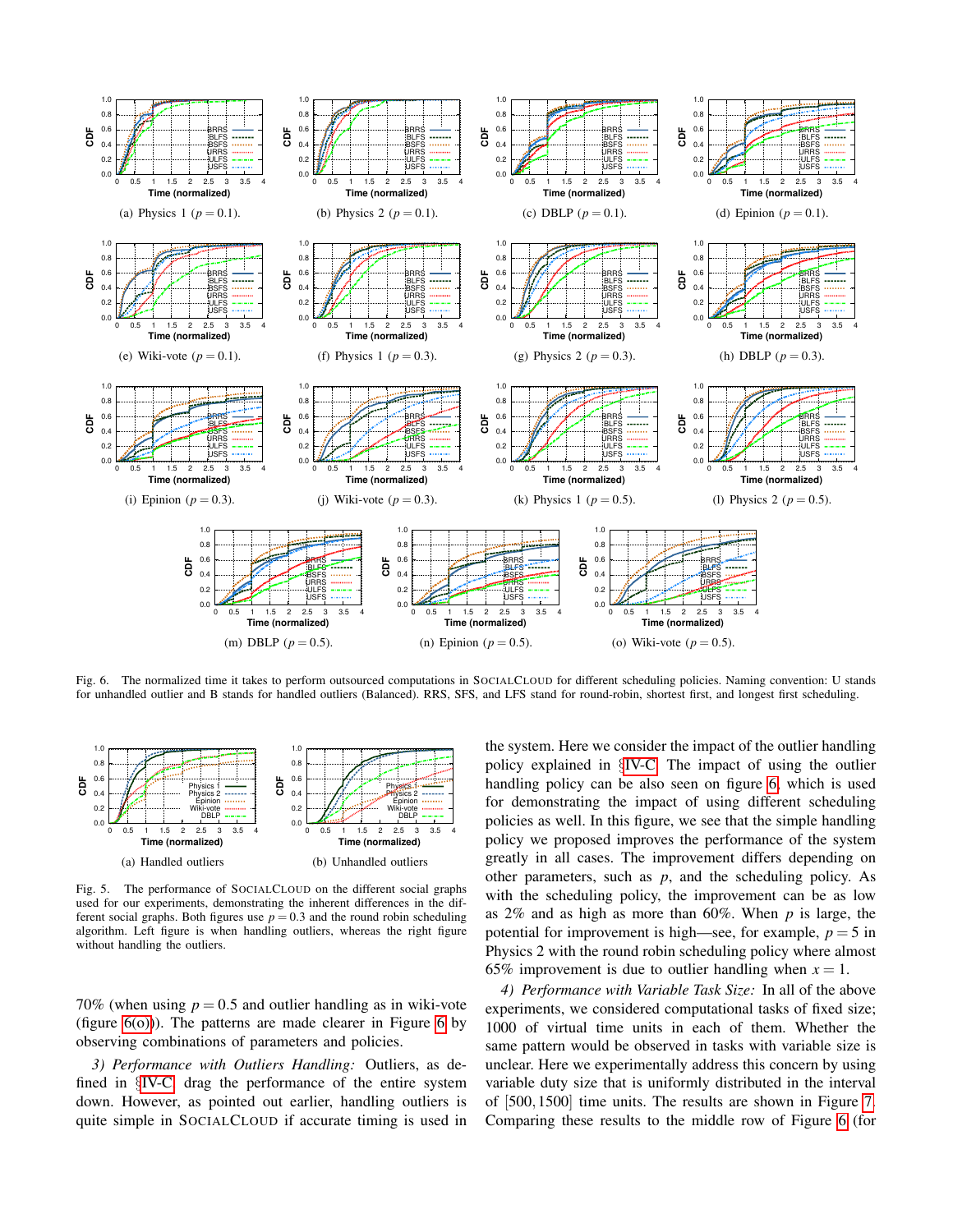the fixed size tasks), we make two observations. (i) While the average task size in both scenarios is same, we observe that the performance with variable task size is worse. This performance is anticipated as our measure of performance is the time to finish that would be definitely increased as some tasks with longer time to finish are added. (ii) The same patterns advantaging a given scheduling policy on another are maintained as in earlier with fixed task length.

*5) Relationship Between Structure and Performance:* It is worth noting that the performance of SOCIALCLOUD is quite related to the underlying structure of the social graph. For example, sparse graphs such as co-authorship graphs—which are pointed out in [\[38\]](#page-10-30) to be slow mixing graphs—are the graphs with performance advantage in SOCIALCLOUD. These graphs, in particular, are shown to possess a nice trust value that can be further utilized for SOCIALCLOUD. Furthermore, this trust value is unlikely to be found in online social networks which are prone to infiltration, making the case for trustpossessing graphs even stronger, as they achieve performance guarantees as well. This, indeed, is an interesting finding by itself, since it shows opposite outcomes to what is known in the literature on the usefulness of these graphs—see §[III](#page-1-1) and more details, see [\[38\]](#page-10-30).

#### <span id="page-8-2"></span>*F. Additional Features and Limitations of Experiments*

Our simulator of SOCIALCLOUD omits a few details concerning the way a distributed system behaves in reality. In particular, our measurements do not report on or experiment with failure. However, our simulator is equipped with functionality for handling failure in the same way used for handling outliers (c.f. §[IV-C\)](#page-4-3). Furthermore, our simulator considers a simplistic scenario of study by abstracting the hardware infrastructure, and does not consider additional resources consumed, such as memory and I/O resources. In the future, we will consider equipping our simulator with such functionalities and see how this affects the behavior and benefits of SOCIALCLOUD.

One last concern related to our demonstration of our paradigm is that we do not consider the heterogeneity of resources, such as bandwidth and resources, in nodes acting as workers in the system. Furthermore, we did not consider how this affects the usability of our system and what decision choices this particular aspect of distributed computing systems would have on the utility of our paradigm. While this would be mainly a future work to consider (c.f. §[VIII\)](#page-8-1), we expect that nodes would select workers among their social neighbors that have resources and link capacities exceeding a threshold, thus meeting an expected performance outcome.

#### VII. RELATED WORK

<span id="page-8-0"></span>There have been many papers on the use of social networks for building communication and security systems, studying the performance of such designs on top of social networks, and analyzing the assumptions used in these designs as well. Below we highlight a few examples of these efforts and works.

Systems built on top of social networks include file sharing systems [\[30\]](#page-10-35), anonymous communication systems [\[50\]](#page-10-46), [\[42\]](#page-10-36) Sybil defenses [\[18\]](#page-10-20), [\[33\]](#page-10-37), [\[56\]](#page-10-47), [\[58\]](#page-10-19), referral and filtering systems [\[32\]](#page-10-48), [\[44\]](#page-10-49), and live streaming [\[35\]](#page-10-50). Most of these applications weigh the trust in social graph, and an algorithmic property that makes the operation of these systems on top of social network effective. Another set of applications that exploit social networks' trust is routing [\[7\]](#page-10-22), [\[17\]](#page-10-23), [\[20\]](#page-10-26), [\[37\]](#page-10-27) in several settings, where it has been shown that connectivity in social graphs can be of benefit in disconnected networks. Finally, assumptions of social network-based systems are explored recently, where Sybil defenses and their assumptions are studied in [\[41\]](#page-10-51), and trust is challenged in [\[38\]](#page-10-30).

Perhaps the closest vein of related work in the literature to our work is on the use of social networks for building computing services. Until the time of writing this work, most of the prior research work has been solely focused on providing storage services, but not a platform of computations. Such storage services use slightly different economical model from SOCIALCLOUD's model, where payment per Megabyte per month rates are used as opposed to our eco-system. Examples of such efforts are reported by Sato [\[45\]](#page-10-52) and Tran et al. [\[48\]](#page-10-53)). Xu et al. [\[55\]](#page-10-18) have further explored a first step in the direction of building cloud computing platforms on top of social networks where by considering the access control model in this domain with preferred access control guarantees. The results of this work can be used as a building block in our work to improve the quality of access control and authorization.

With similar flavor of distributed computing services design, there has been prior works in literature on using volunteers' resources for computations exploiting locality of data [\[14\]](#page-10-16), [\[53\]](#page-10-15), examination of programing paradigms, like MapReduce [\[21\]](#page-10-7) on such paradigm [\[34\]](#page-10-32), [\[11\]](#page-10-33). Finally, our work shares several commonalities with the grid and volunteer computing systems [\[36\]](#page-10-31), [\[34\]](#page-10-32), [\[14\]](#page-10-16), [\[53\]](#page-10-15), [\[2\]](#page-9-2), of which many aspects are explored in the literature. Trust of grid computing and volunteer-based systems is explored in [\[4\]](#page-10-40), [\[5\]](#page-10-41), [\[46\]](#page-10-42), [\[31\]](#page-10-43), [\[23\]](#page-10-54). Applications built on top of these systems, that would fit to our use model, are reported in [\[53\]](#page-10-15), [\[11\]](#page-10-33), [\[52\]](#page-10-34), among others.

#### VIII. SUMMARY AND FUTURE WORK

## <span id="page-8-1"></span>*A. Summary*

In this paper we have introduced the design of SOCIAL-CLOUD, a distributed computing service that recruits computing workers from friends in social networks and use such social networks that characterize trust relationships to bootstrap trust in the proposed computing service. We further advocated the case of such computing paradigm for the several advantages it provides. To demonstrate the potential of our proposed design, we used several real-world social graphs to bootstrap the proposed service and demonstrated that majority of nodes in most cases would benefit computationally from outsourcing their computations to such service. We considered several basic distributed system characteristics and features, such as outlier handling, scheduling decisions, and scheduler design, and show advantages in each of these features and options when used in our system. To the best of our knowledge, this is the first and only work in literature that bases such design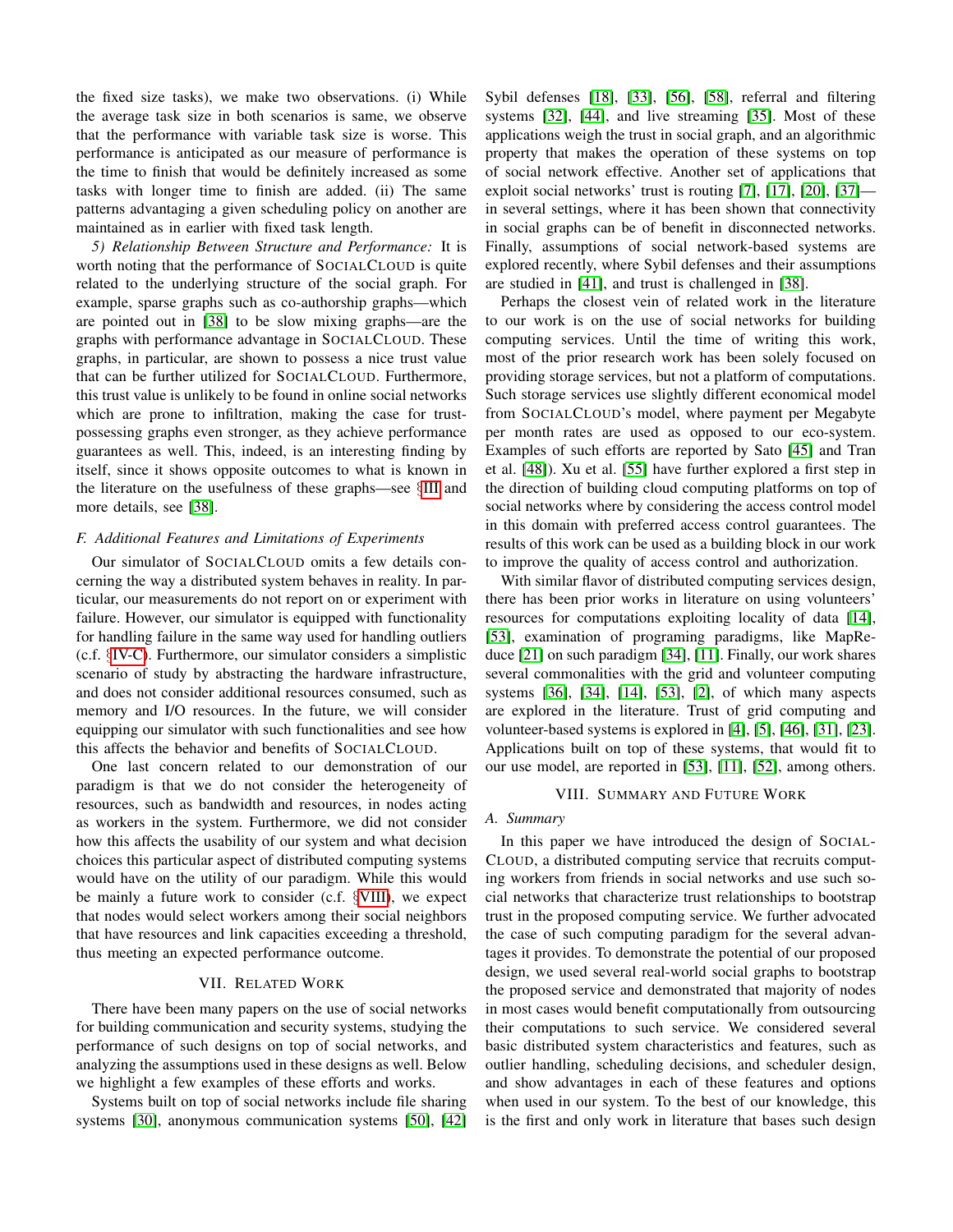

<span id="page-9-4"></span><span id="page-9-3"></span>Fig. 7. The normalized time it takes to perform outsourced computations in SOCIALCLOUD, for variable task size.

of computing paradigm on volunteers recruited from social networks and tries to bring the trust factor from these networks and use it in such systems. This characteristic distances our work from the prior work in literature that uses volunteers' resources for computations [\[14\]](#page-10-16), [\[53\]](#page-10-15).

Most important outcome of this study, along with the proposed design, is the relationship exposed between the social graphs and the behavior of the built computing service on top of them. In particular, we have shown that social graphs that possess strong trust characteristics as evidenced by face-toface interaction [\[38\]](#page-10-30), which are known in the literature for their poor characteristics prohibiting their use in applications (such as Sybil defenses [\[18\]](#page-10-20), [\[57\]](#page-10-21), [\[58\]](#page-10-19)), have a self-load-balancing characteristics when the number of outsourcers are relatively small (say 10 to 20 percent of the overall population on nodes in the computing services). That is, the time it takes to finish tasks originated by a given fraction of nodes in such graph, and for the majority of these nodes, ends in a relatively short time. On the other hand, such characteristics and advantages are maintained even when the number of outsourcers of computations is as high as 50% of the nodes, contrary to the case of other graphs with dense structure and high connectivity known to be proper for the aforementioned applications. This last observation encourages us to investigate further scenarios of deployment of our design. We anticipate interesting findings based on the inherit structure of such deployment contexts since such contexts may have different social structures that would affect the utility of the built computing overlay.

#### *B. Future Work*

In the future we will look at two directions. In the first direction, we aim to complete the missing ingredient of the simulator and enrich it by further scenarios of deployment of

our design, under failure, with different scheduling algorithms at both sides of the outsourcer and workers (in addition to those discussed in this work), and to consider other overhead characteristics that might not be in line with topological characteristics in the social graph. These characteristics may include the uptime, downtime, communication overhead, and I/O overhead consumption, among others. One interesting feature that we will consider is trust-based scheduling, benefiting from the prior work in [\[38\]](#page-10-30).

In the second direction, we will turn our attention from the simulation settings to real-world deployment settings, thus addressing options discussed in §[VI-F,](#page-8-2) and to implement a proof-of-concept application, among those discussed in §[III-D,](#page-2-1) by utilizing design options discussed in this paper. We anticipate a lot of hidden complexities in the design to arise, and significant findings to come out of the deployment that we will report on in the future work.

#### ACKNOWLEDGEMENT

This work is supported by a research grant from Korea Advanced Institute of Technology (KAIST). A. Mohaisen is partly supported by a Doctoral Dissertation Fellowship of the graduate school of the University of Minnesota and H. Tran is partly UROP (undergraduate research opportunity program of the University of Minnesota).

#### **REFERENCES**

- <span id="page-9-1"></span>[1] S. M. A. Abbas, J. A. Pouwelse, D. H. J. Epema, and H. J. Sips, "A gossip-based distributed social networking system," in *Proc. of WETICE*, 2009, pp. 93–98.
- <span id="page-9-2"></span>[2] D. Anderson, J. Cobb, E. Korpela, M. Lebofsky, and D. Werthimer, "Seti@ home: an experiment in public-resource computing," *Communications of the ACM*, vol. 45, no. 11, pp. 56–61, 2002.
- <span id="page-9-0"></span>[3] M. Armbrust, A. Fox, R. Griffith, A. D. Joseph, R. H. Katz, A. Konwinski, G. Lee, D. A. Patterson, A. Rabkin, I. Stoica, and M. Zaharia, "A view of cloud computing," *CACM*, vol. 53, no. 4, pp. 50–58, 2010.